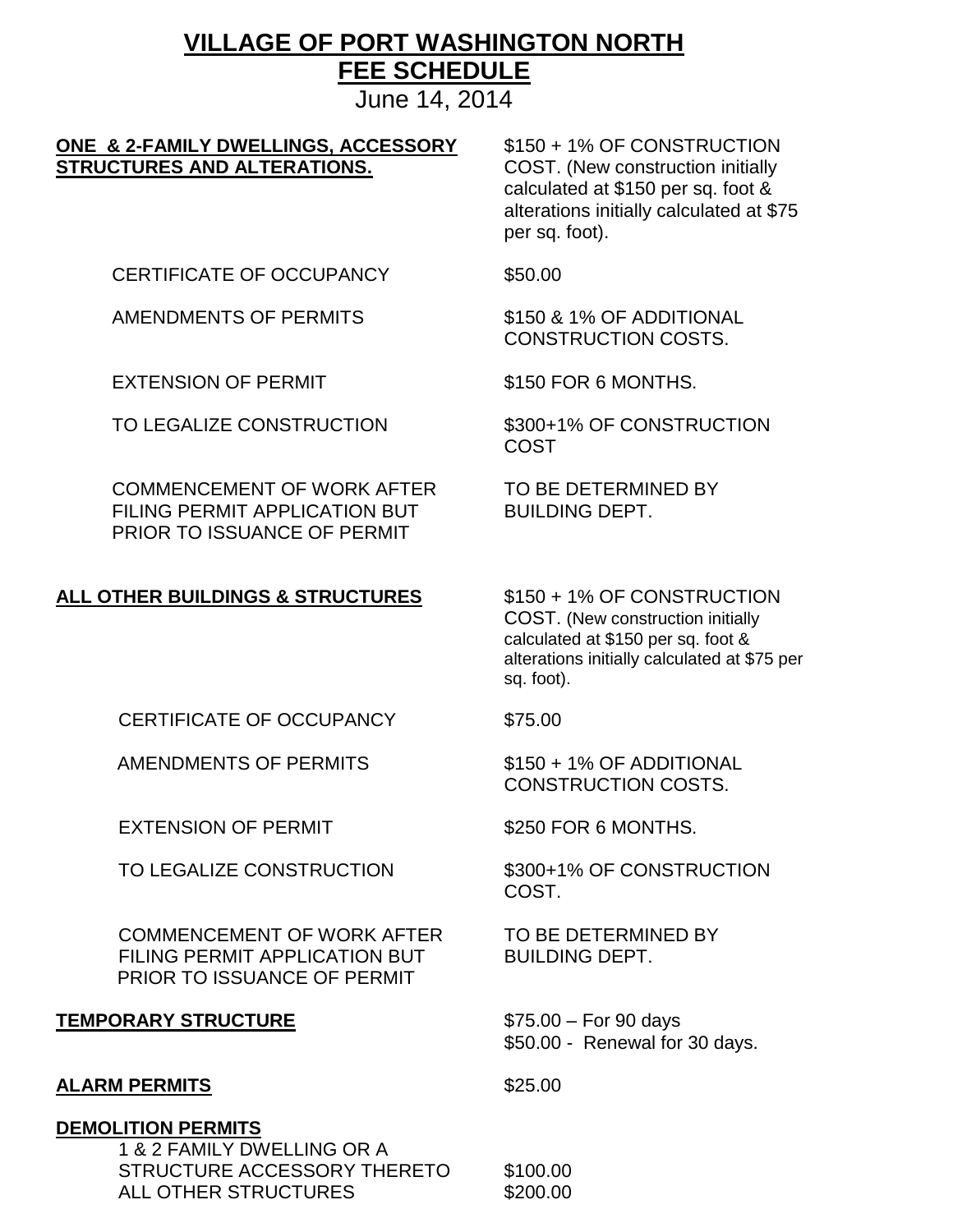| <b>Port Washington North Fee Schedule</b><br>Page 2                                        |                                                                                           |  |
|--------------------------------------------------------------------------------------------|-------------------------------------------------------------------------------------------|--|
| <b>FENCE PERMITS</b>                                                                       | \$175.00 - NEW FENCE<br>\$150.00 - REPLACEMENT                                            |  |
| <b>MOVE BLDG. OR STRUCTURE</b>                                                             | \$200.00                                                                                  |  |
| <b>PLUMBING PERMITS &amp; DRAINAGE WORK</b>                                                | \$100 APPLICATION FEE<br>(INCLUDES 3 FIXTURES)                                            |  |
| <b>ADDITIONAL FIXTURES</b>                                                                 | \$10.00 EACH                                                                              |  |
| <b>GAS FIRED EQUIPMENT</b>                                                                 | \$75.00                                                                                   |  |
| <b>GAS FIRED PIPING</b>                                                                    | \$75.00                                                                                   |  |
| CERT. OF OCCUPANCY/C.O.C.                                                                  |                                                                                           |  |
| CONSTRUCTION COST LESS THAN \$1,000 \$50.00<br>CONSTRUCTION COST MORE THAN \$1,000 \$75.00 |                                                                                           |  |
| <b>GAS &amp; OIL BURNER PERMITS</b>                                                        | \$75.00                                                                                   |  |
| <b>GENERATOR PERMITS</b>                                                                   | \$175.00 + COC FEE                                                                        |  |
| <b>TREE PERMIT</b>                                                                         | \$75.00 - 1 <sup>st</sup> tree; \$50 - 2 <sup>nd</sup> tree; \$25<br>each additional tree |  |
| <b>OUTDOOR WATER POOL &amp; HOT TUBS</b>                                                   | \$150.00 application fee, 1% of the<br>cost of construction & \$50 c.o.c. fee.            |  |
| (WATER DISPOSAL CERTIFICATION)<br>(PW WATER DIST. APPROVAL)                                |                                                                                           |  |
| POOL/HOT TUB ANNUAL RENEWALS                                                               | \$50.00                                                                                   |  |
| <b>CERTIFIED CERTIFICATE OF OCCUPANCY</b><br>OR CERTIFICATE OF COMPLIANCE SEARCH           | $$50.00 - 1 & 2$ FAMILY<br>\$200.00 - ALL OTHER PROPERTIES                                |  |
| 1 & 2 FAMILY<br><b>ALL OTHER PROPERTIES</b>                                                | \$50.00<br>\$200.00                                                                       |  |
| <b>SIGN PERMIT/RIGID CANOPY</b>                                                            | \$75.00                                                                                   |  |
| <b>ROAD OPENING PERMITS</b>                                                                | \$250.00 – for 4 months $&$ \$10 per<br>day thereafter.                                   |  |
| <b>SIDEWALK/CURB, CURBCUT OR</b><br><b>DRIVEWAY APRON</b>                                  | \$100.00                                                                                  |  |
| DEPOSIT MATERIAL ON PUBLIC WAY<br><b>DUMPSTER PERMIT</b>                                   | \$50.00 FOR 3 DAYS & \$10 P/DAY<br>\$50 FOR 3DAYS \$10 EACH<br>ADDITIONAL DAY.            |  |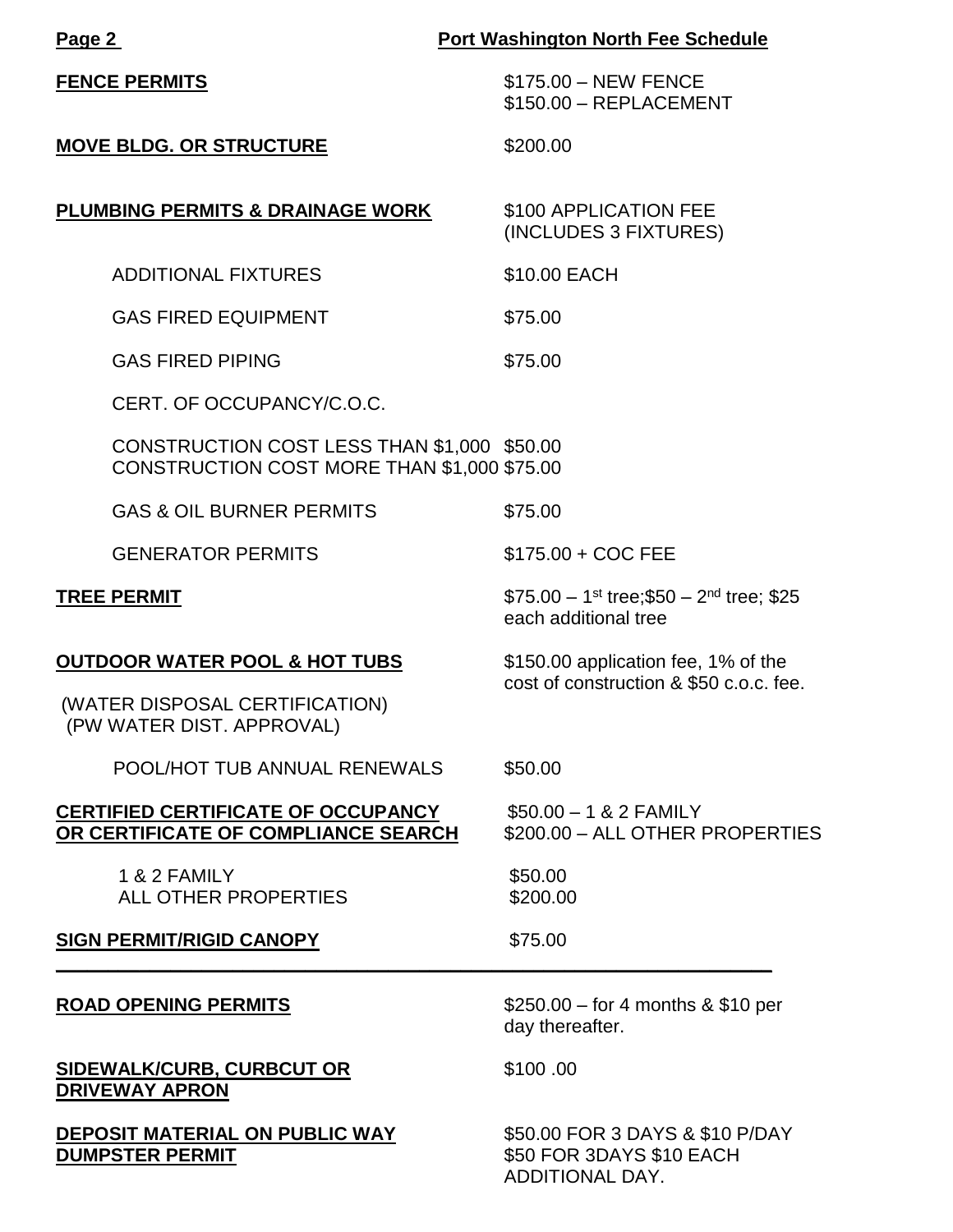#### **BOARD OF TRUSTEES & BOARD OF APPEALS**

| <b>REZONING</b>                                          | \$3,000.00 FEE &<br>\$2,000.00 DEPOSIT |
|----------------------------------------------------------|----------------------------------------|
| <b>VARIANCES</b>                                         |                                        |
| FENCES - 1 & 2 FAMILY HOUSES                             | \$25.00                                |
| AREA - EXISTING 1 & 2 FAMILY<br>OR ACCESSORY STRUCTURE   | \$100.00 & \$750 DEPOSIT               |
| ALL OTHER APPLICATIONS                                   | \$200.00                               |
| ENVIRONMENTAL IMPACT STATEMENT<br><b>MAY BE REQUIRED</b> | \$4,000.00 DEPOSIT                     |
| IN ALL OTHER CASES                                       | \$2,000.00 DEPOSIT                     |
| <b>PLANNING BOARD</b>                                    |                                        |
| <b>SUBDIVISION - Preliminary Approval</b>                | \$300.00                               |

SITE PLAN – New construction

- Final Approval \$300.00 plus \$300 for each plot shown on the plat. Plus \$1000 deposit.

> $$200 - 1<sup>st</sup>3$  acres \$25 per acre, plus \$1000 deposit.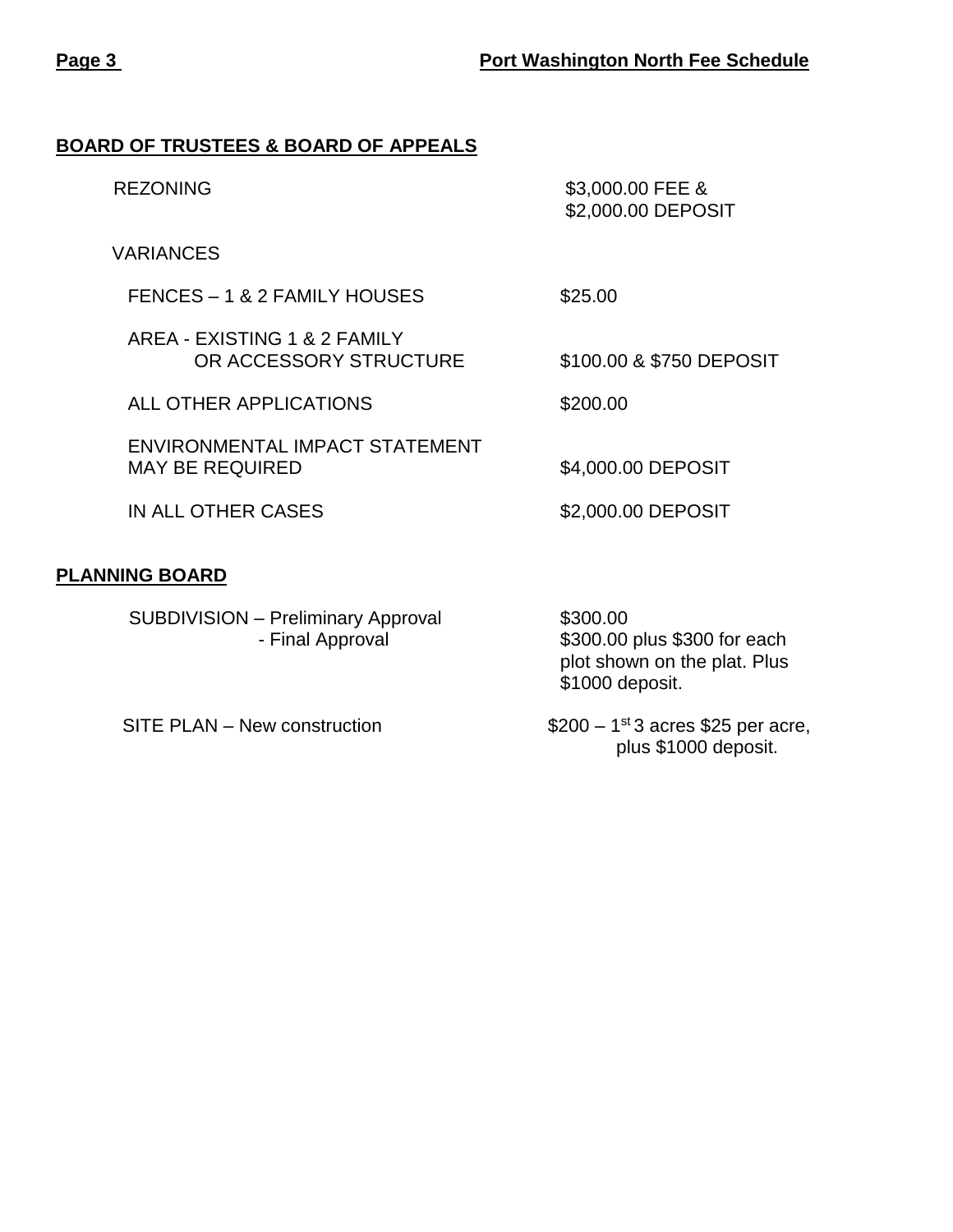#### **BUILDING PERMIT LIST**

**NOTE:** DELIVER ALL THE CHECKED ITEMS BELOW AT THE SAME TIME. THE BUILDING DEPARTMENT CANNOT ACCEPT INCOMPLETE APPLICATIONS OR APPLICATIONS NOT ACCOMPANIED BY FEES.

#### **CHECK LIST**

\_\_\_\_\_ \_\_\_\_\_ COMPUTATION OF CONSTRUCTION COST.

\_\_\_\_\_\_ \_\_\_\_\_ COMPLETELY FILLED IN APPLICATION, INCLUDING ALL SIGNATURES AND CONTRACTORS NAME AND LICENCE NUMBER. THE ELECTRICIAN & PLUMBER TO BE WORKING ON THE JOB IS TO SUBMIT HIS ELECTRICAL LICENSE NUMBER FROM THE TOWN OF NORTH HEMPSTEAD.

\_\_\_\_\_\_ \_\_\_\_ THE N.C. ASSESSORS FORM, FILLED IN AND SIGNED BY APPLICANT.

TWO SETS OF COMPLETE DRAWINGS, DISCLOSING ALL NECESSARY DETAILS AND SPECIFICATIONS, SIGNED AND SEALED BY A REGISTERED ARCHITECT OR A LICENSED PROFESSIONAL ENGINEER.

\_\_\_\_\_\_ \_\_\_\_\_ TWO COPIES OF AN UPDATED SURVEY OF THE PROPERTY BY A LICENSED SURVEYOR, SHOWING ALL STRUCTURES ON THE PROPERTY AND THEIR DIMENSIONS TO THE PROPERTY LINES AND TO EACH OTHER.

CONTRACTOR LIABILITY & WORKMENS COMPENSATION INSURANCE CERTIFICATES WITH THE VILLAGE AS CERTIFICATE HOLDER MINIMUM OF \$500,000 EACH. WORKMENS COMPENSATION CANNOT BE ON THE ACCORD FORM.

\_\_\_\_\_\_ \_\_\_\_\_ FILING FEE.

\_\_\_\_\_SEPARATE PLUMBING APPLICATION REQUIRED FOR ALL PLUMBING WORK.

\_\_\_\_\_\_ \_\_\_\_\_ N.Y.S. DEPT. OF ENVIRONMENTAL CONSERVATION SEQR FORM WHEN REQUIRED.

\_\_\_\_\_\_ \_\_\_\_\_ ARCHITECTS CERTIFICATION LETTER OF CONFORMANCE.

**DEMOLITION PERMIT** (same as above)

\_\_\_\_\_ \_\_\_\_\_\_ ASBESTOS LETTER.

\_\_\_\_\_\_ UTILITY LETTERS (Keyspan, LIPA, Water & Sewer)

**NEW CONSTRUCTION** (same as above)

Water Availability Letter from PWWD. **PLUMBING PERMIT**

LIABILITY & WORKMENS COMPENSATION INSURANCE CERTIFICATES & LICENSE. THE WORKMENS COMPENSATION CANNOT BE ON THE ACCORD FORM.

\_\_\_\_\_\_\_ FILING FEE.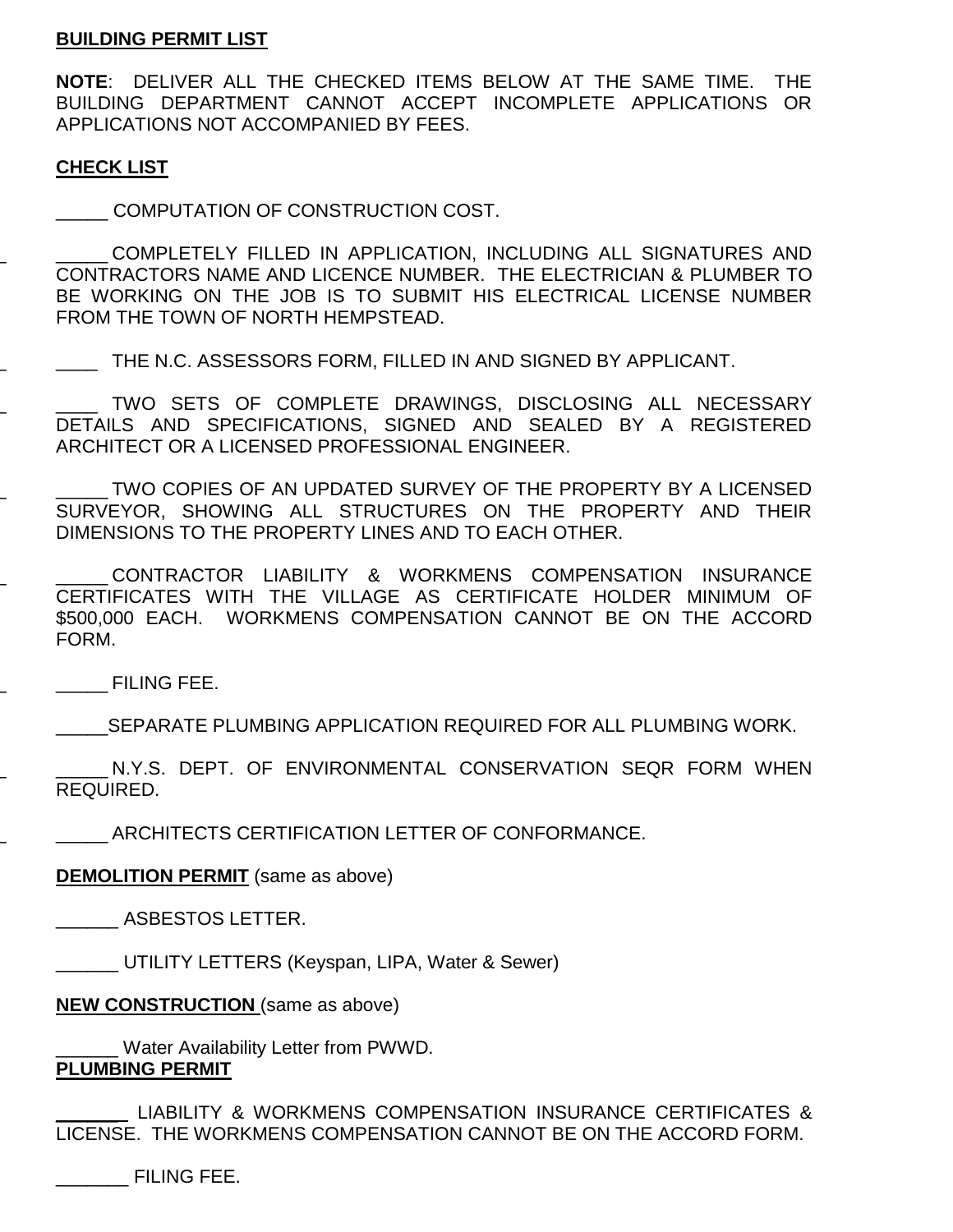## **REQUIRED INSPECTIONS DURING CONSTRUCTION**

You must contact the Building Department for the following inspections during the course of construction with a two day notice:

- \* Sub-grade footing bottom.<br>\* Waterproefing Foundation
- Waterproofing Foundation.
- Foundation Inspection
- Rough Framing
- Insulation Inspection
- Underground Plumbing
- **Rough Plumbing**
- \* Pressure Water Test<br>\* Sanitary/Storm System
- Sanitary/Storm System
- Final Inspection

- - - - - - - - - - - - - - - - - - - - - - - - - - - - - - - - - - - - - - - - - - - - - - - - - - - - - - - - - - - - - - - - - - - - - -

## **UPON COMPLETION OF CONSTRUCTION**

The following are necessary for the issuance of a Certificate of Occupancy for the work done under this permit:

- 1. As built drawing, if original drawings have been altered. If alterations increased construction cost, additional fee is required.
- 2. Final survey is necessary for all new building and where a change to the building size or plot has occurred.
- 3. Inspection by the New York Board of Fire Underwriters and an Electrical Certificate for same.
- 4. Final inspection by the Building Inspector. Call for an appointment.
- 5. Final Cost affidavit. Based upon the Final Cost Affidavit, the 1% of construction cost shall be recalculated. To the extent the recalculation cost exceeded the initial calculation cost an additional fee will be required. No portion of the fee paid upon the filing of the application will be refunded.
- 6. Professional Certification by licensed architects and engineers.
- 7. Commercial Only Fire Marshall & Health Department approvals and sign offs if required.